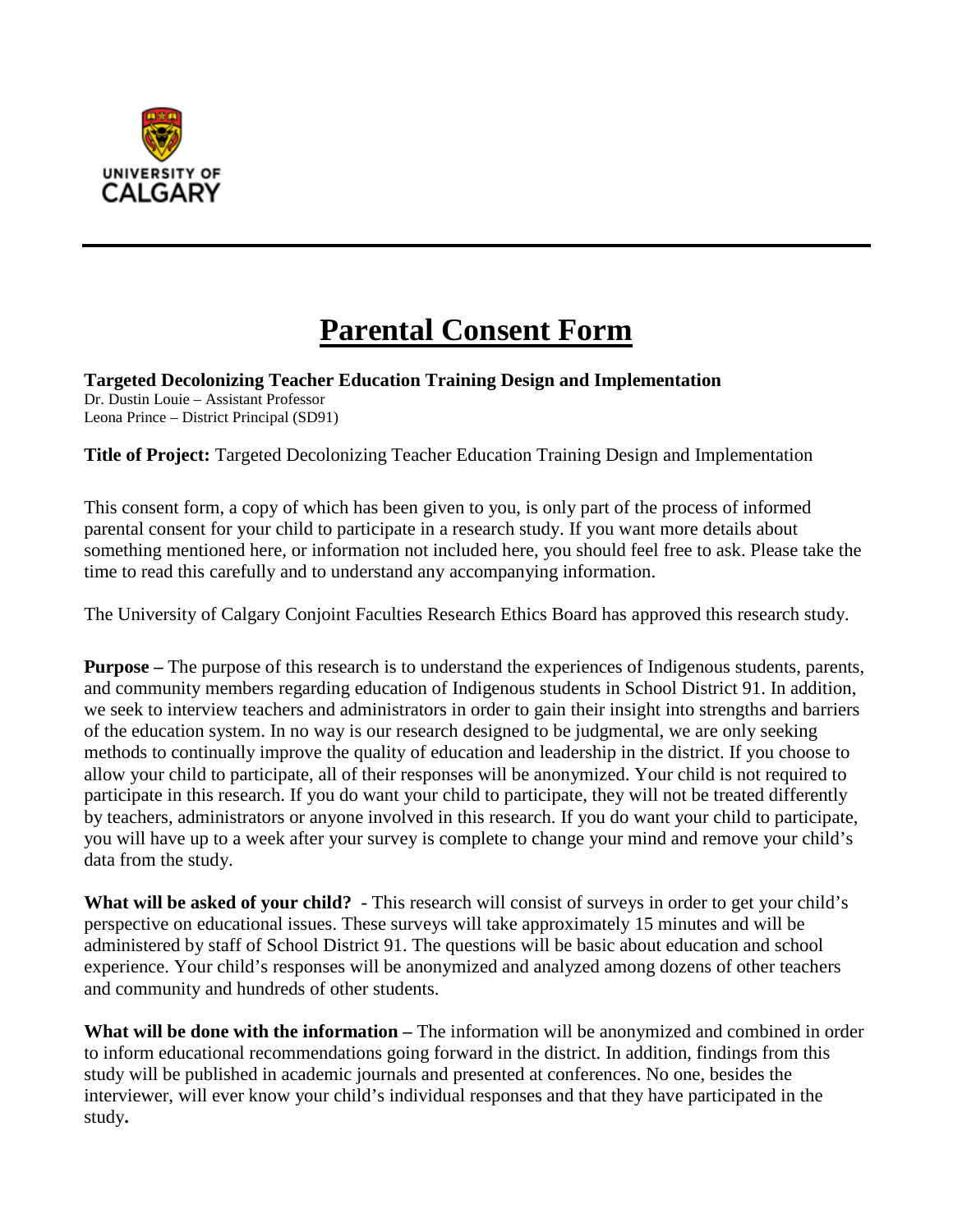## **What Type of Personal Information Will Be Collected**

No personal identifying information will be collected in this study.

The audiotapes recorded during the interviews will never be shown to anyone outside of the researchers, and will be destroyed immediately upon transcriptions.

### **There are several options for you to consider if you decide to take part in this research. You can choose all, some, or none of them. Please review each of these options and choose Yes or No:**

I grant permission to be audio taped:  $\Gamma$  Yes:  $\Gamma$  No:  $\Gamma$ 

# **Are there Risks or Benefits if your Child Participates?**

Our primary goal is to ensure the safety and well-being of all participants within the study. Based on the topic being researched we have no reason to assume to participants will be in any risk. However, we will work closely with our partners to ensure a safe space that honors the stories being shared. Indigenous methodologies are the bedrock of this research, which will help inform every interaction to ensure we are supportive and responsive based on both Indigenous and Western approaches.

# **What Happens to the Information I Provide?**

Only the co-investigators and the research assistants will have access to the information from the interviews.The researchers will do whatever they can to eliminate any identifiable information shared during the interviews.

If you decide to withdraw from the study, at any time, all of your interview audiotapes will be destroyed and none of your information will be transcribed or included in the study.

Participation is completely voluntary and confidential. Your child is free to discontinue participation at any time during the study. No one except the researchers and his investigators will be allowed to see or hear any of the answers. Only group information will be summarized for any presentation or publication of results. The transcribed interviews are kept in a locked cabinet only accessible by the researchers. The data will be retained by both the researcher and the First Nation partners. The data collection will occur in whichever site parents and students are the most comfortable. This could include their homes, the school, or a neutral location.

## *Signatures*

Your signature on this form indicates that 1) you understand to your satisfaction the information provided to you about your participation in this research project, and 2) you agree to participate in the research project.